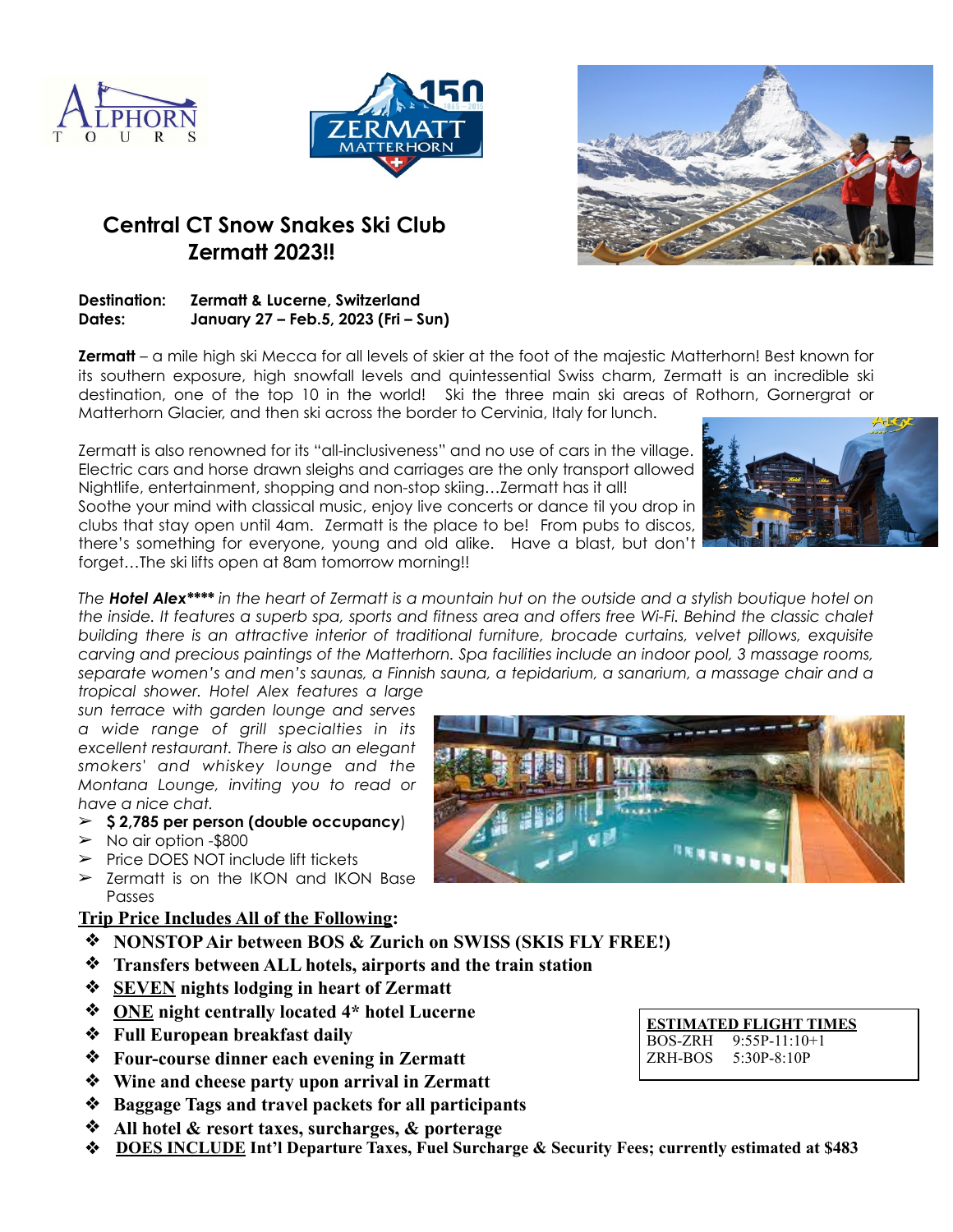*TRIP INSURANCE* **Trip participants can go to** [www.alphorntours.com](http://www.alphorntours.com) **homepage and click on the Travel Insured link to sign up for optional trip insurance.** 

**PAYMENT SCHEDULE: First Payment Due July 1, 2022 in the amount of \$250 Second Payment Due October 1, 2022 in the amount of \$1000 Final Payment Due November 1, 2022 Remainder Balance**

**CANCELLATION POLICY: Cancellation fees are as follows… After July 1 and up to 120 days (September 29, 2022) prior to departure \$95 per person Any and all cancellations received 119-90 days prior to departure \$395 per person Any and all cancellations received 89-45 days prior to departure \$595 per person Any and all cancellations received 44 or fewer days to departure - NO REFUND**

**QUESTIONS: CONTACT TRIP LEADERS Ray Irvine at** [RayIrvine@comcast.net](mailto:RayIrvine@comcast.net) **OR (860) 930-9748** Patti Christiana at **[pattic1745@comcast.net](mailto:pattic1745@comcast.net)** OR (860) 978-2744